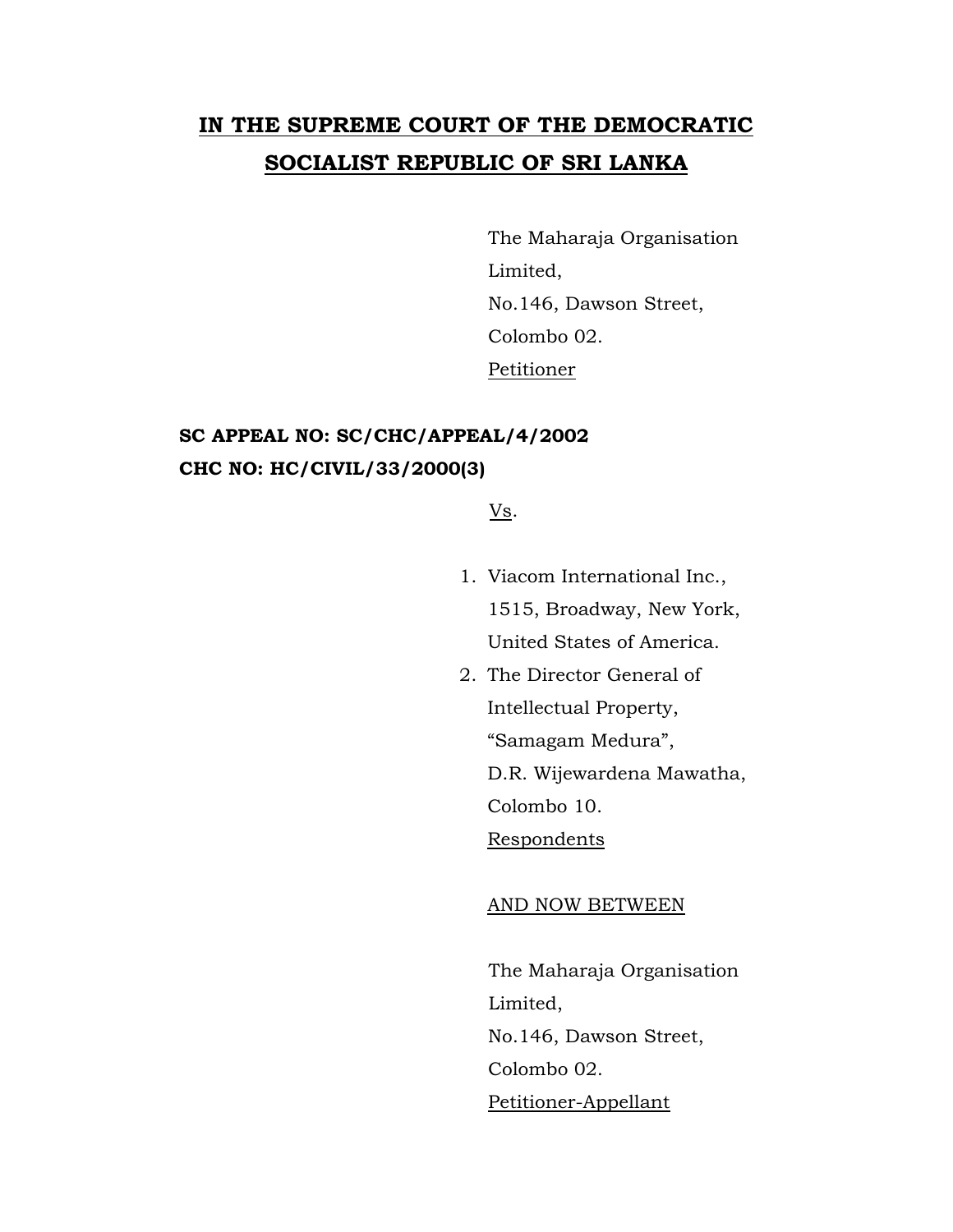### $\underline{\mathbf{V}}\underline{\mathbf{s}}$ .

- 1. Viacom International Inc., 1515, Broadway, New York, United States of America.
- 2. The Director General of Intellectual Property, "Samagam Medura", D.R. Wijewardena Mawatha, Colombo 10. Respondent-Respondents

| Before:              | P. Padman Surasena, J.                                          |
|----------------------|-----------------------------------------------------------------|
|                      | E.A.G.R. Amarasekara, J.                                        |
|                      | Mahinda Samayawardhena, J.                                      |
| Counsel:             | Romesh De Silva, P.C., with R. Balasubramaniam,                 |
|                      | Sugath Caldera and Shanaka Cooray for the                       |
|                      | Petitioner-Appellant.                                           |
|                      | Dr. K. Kanag-Isvaran, P.C., with Dr. Harsha                     |
|                      | Cabral, P.C., and Kushan Illangatillake for the 1 <sup>st</sup> |
|                      | Respondent-Respondent.                                          |
| Argued on:           | 19.02.2021                                                      |
| Written submissions: |                                                                 |

by the Petitioner-Appellant and the 1st Respondent-Respondent on 16.03.2021.

Decided on: 30.06.2021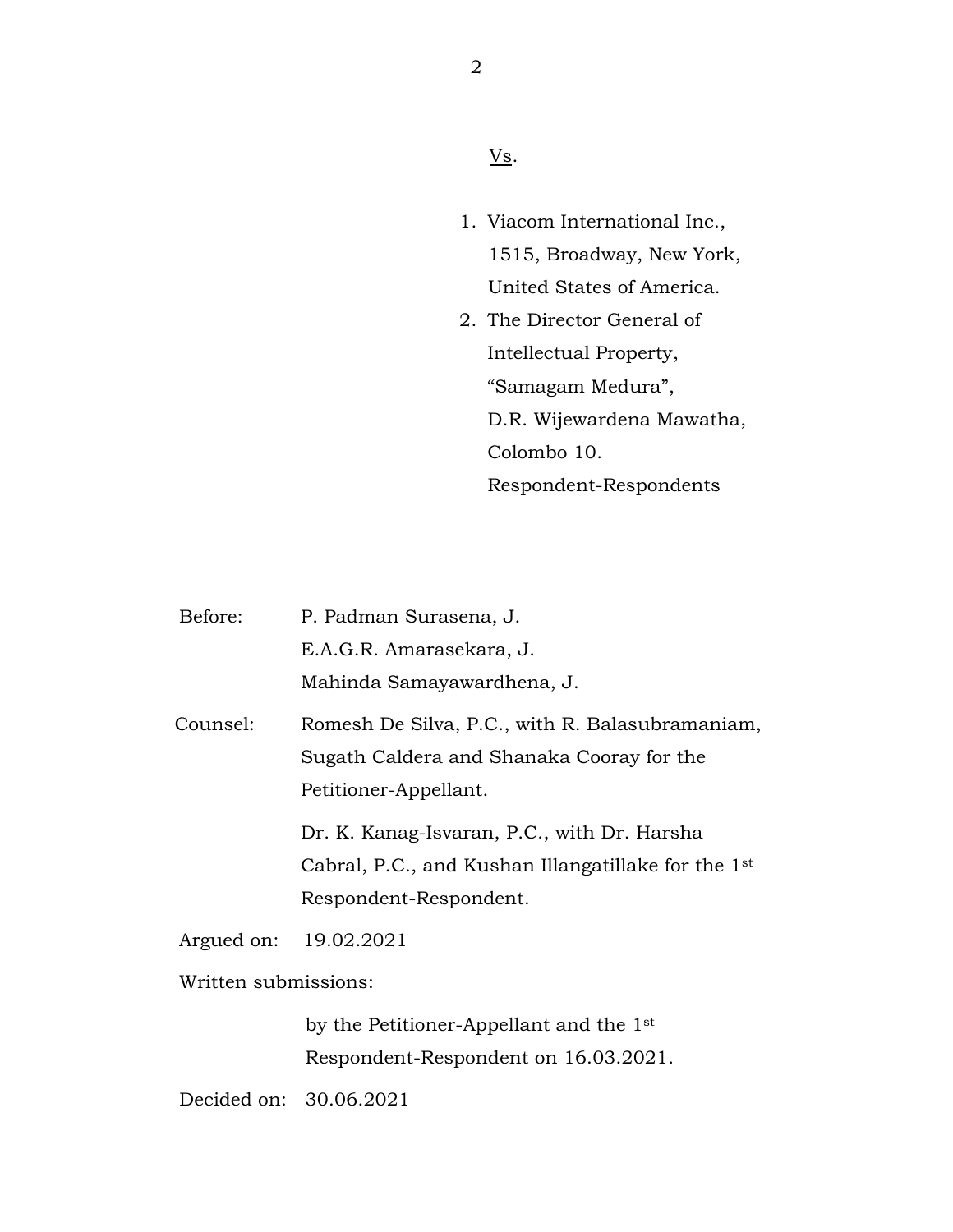#### Mahinda Samayawardhena, J.

The Petitioner-Appellant, The Maharaja Organisation Limited (Petitioner), filed an appeal by way of a Petition of Appeal dated 15.09.2000 before the Commercial High Court in terms of section 182 of the Code of Intellectual Property Act, No. 52 of 1979, against the order of the Director of Intellectual Property dated 28.05.1998, made after an inquiry held under section 107(13) of the Code. By this order, the Director of Intellectual Property decided to register Mark No. 61297 of the 1st Respondent-Respondent, Viacom International Inc. (1st Respondent) despite opposition by the Petitioner.

The 1st Respondent in the answer *inter alia* took up a preliminary objection seeking dismissal of the appeal of the Petitioner *in limine* on the basis that the Petitioner should have come before the Commercial High Court against the order of the Director of Intellectual Property not by way of a Petition of Appeal but by way of a plaint. The Commercial High Court by order dated 14.12.2001 upheld this preliminary objection without going into the merits of the appeal and rejected the Petition of Appeal allowing the Petitioner to come before the same Court by way of a plaint, if so advised. The Petitioner did not file a plaint in the Commercial High Court but instead filed a final appeal against the said order under section 754(1) of the Civil Procedure Code read with section 754(5) of the Civil Procedure Code and sections 5 and 6 of the High Court of the Provinces (Special Provisions) Act, No. 10 of 1996.

At the argument before this Court, in addition to the merits of the appeal, learned President's Counsel for the 1st Respondent, drawing attention to the Full Bench decision of this Court in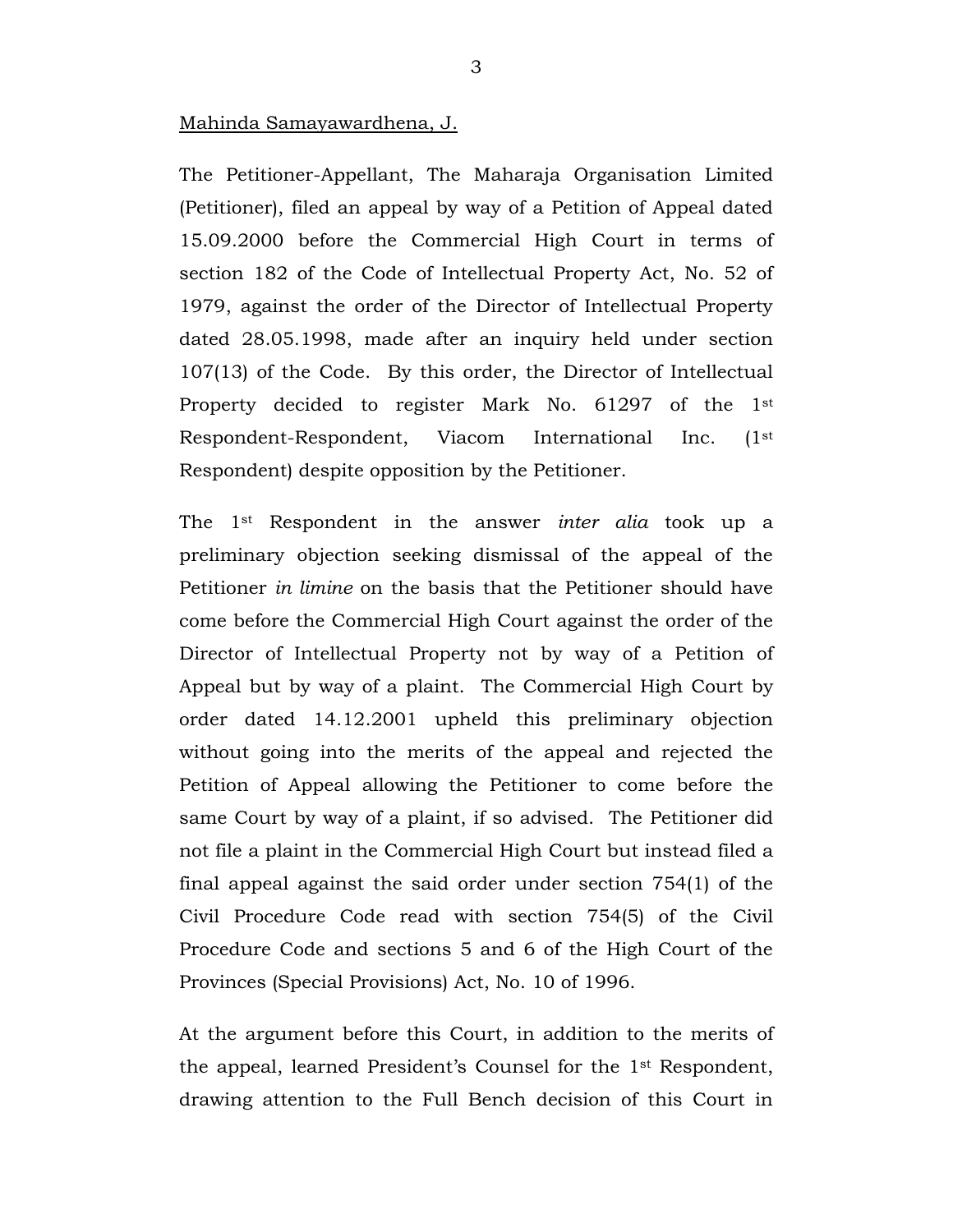*Chettiar v. Chettiar [2011] BLR 25, [2011] 2 Sri LR 70*, submitted that this appeal of the Petitioner from the order of the Commercial High Court shall be dismissed *in limine* as it is misconceived in law in that the Petitioner should have come before this Court against the order of the Commercial High Court not by way of a final appeal made under section 754(1) read with section 754(5) of the Civil Procedure Code and sections 5 and 6 of the High Court of the Provinces (Special Provisions) Act, No. 10 of 1996, but with the leave of this Court first had and obtained, i.e. by way of a leave to appeal application made under section 754(2) read with section 754(5) of the Civil Procedure Code and sections 5 and 6 of the High Court of the Provinces (Special Provisions) Act, No. 10 of 1996.

Although learned President's Counsel for 1st Respondent has stressed this point in his further written submissions filed after the argument, learned President's Counsel for the Petitioner has refrained from addressing this matter in his further written submissions.

Let me first reproduce sections 754(1), (2) and (5) of the Civil Procedure Code and sections 5 and 6 of the High Court of the Provinces (Special Provisions) Act, No. 10 of 1996:

*754 (1) Any person who shall be dissatisfied with any judgment, pronounced by any original court in any civil action, proceeding or matter to which he is a party may prefer an appeal to the Court of Appeal against such judgment for any error in fact or in law.*

*(2) Any person who shall be dissatisfied with any order made by any original court in the course of any civil action,*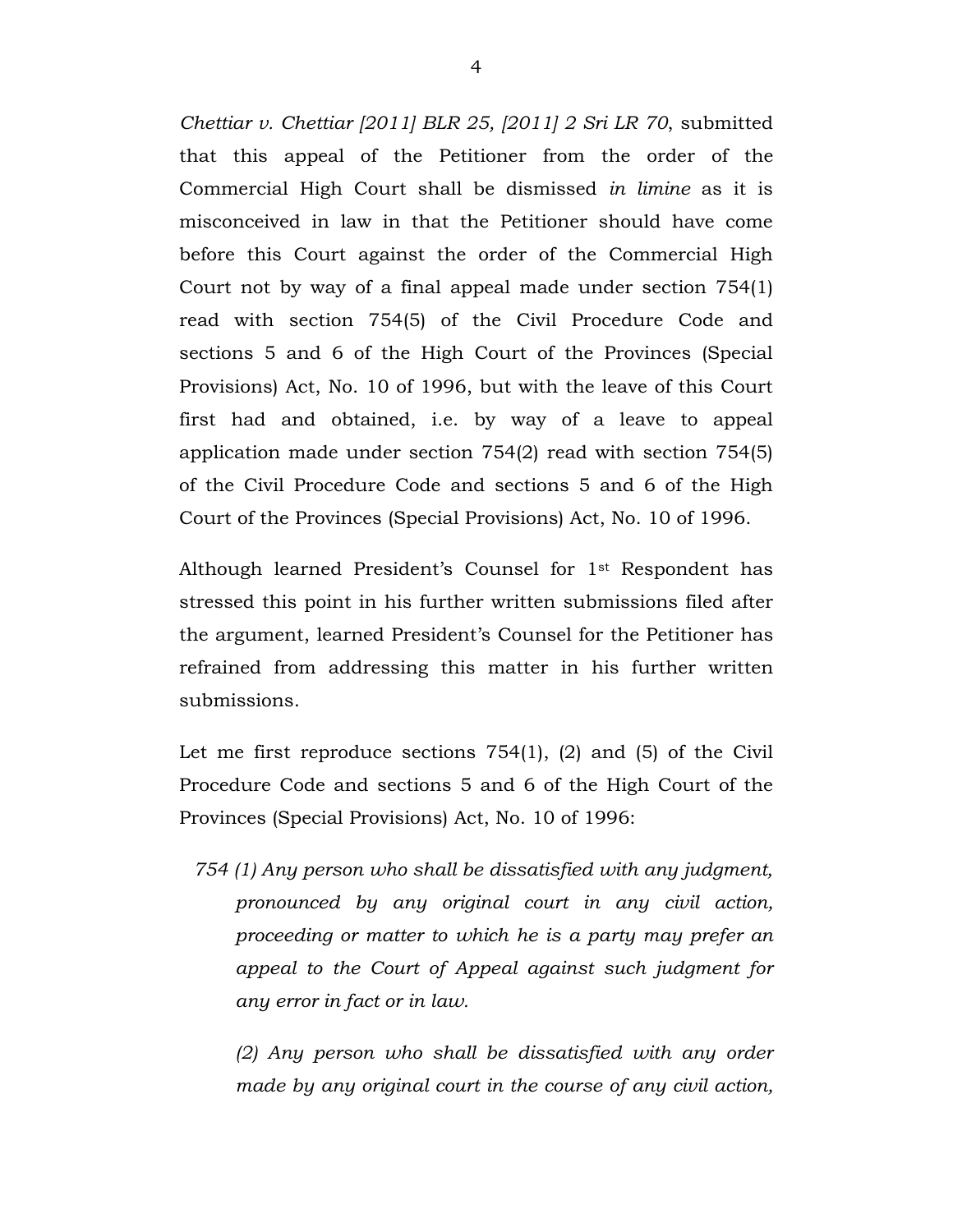*proceeding or matter to which he is, or seeks to be a party, may prefer an appeal to the Court of Appeal against such order for the correction of any error in fact or in law, with the leave of the Court of Appeal first had and obtained.*

*(5) Notwithstanding anything to the contrary in this Ordinance, for the purposes of this chapter―*

*Judgment means any judgment or order having the effect of a final judgment made by any civil court; and*

*Order means the final expression of any decision in any civil action, proceeding or matter, which is not a judgment.*

Sections 5 and 6 of Act No. 10 of 1996 whereby the Commercial High Court was established read as follows:

*(5) (1) Any person who is dissatisfied with any judgement pronounced by a High Court established by Article 154P of the Constitution, in the exercise of its jurisdiction under section 2, in any action, proceeding or matter to which such person is a party may prefer an appeal to the Supreme Court against such judgement, for any error in fact or in law.*

*(2) Any person who is dissatisfied with any order made by a High Court established by Article 154P of the Constitution, in the exercise of its jurisdiction under section 2, in the course of any action, proceeding or matter to which such person is, or seeks to be, a party, may prefer an appeal to the Supreme Court against such order for the correction of any error in fact or in law, with the leave of the Supreme Court first had and obtained.*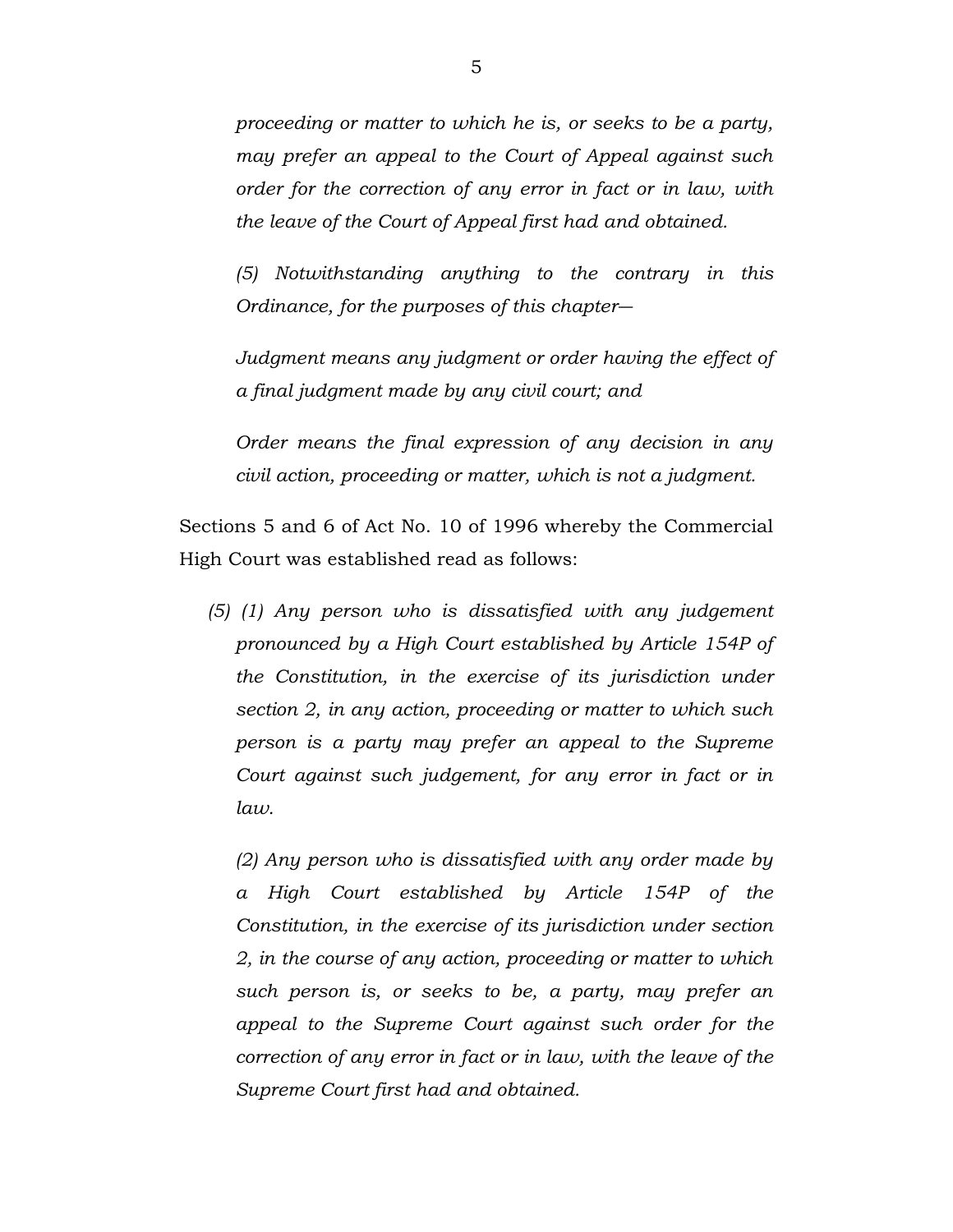*(3) In this section, the expressions "judgement" and "order" shall have the same meanings respectively, as in section 754(5) of the Civil Procedure Code (Chapter 101).*

*(6) Every appeal to the Supreme Court, and every application for leave to appeal under section 5 shall be made as nearly as may be in accordance with the procedure prescribed by Chapter LVIII of the Civil Procedure Code (Chapter 101).*

The question whether an appeal or leave to appeal lies against an order of the District Court or Commercial High Court was a subject of much controversy for a long period of time. There were two approaches: "the order approach" and "the application approach".

In the Supreme Court case of *Siriwardena v. Air Ceylon Ltd [1984] 1 Sri LR 286*, Sharvananda J. (later C.J.) followed the order approach adopted by Lord Alverstone C.J. in *Bozson v. Altrincham Urban District Council [1903] 1 KB 547*.

Conversely, in the Supreme Court case of *Ranjit v. Kusumawathie [1998] 3 Sri LR 232*, Dheeraratne J. followed the application approach adopted by Lord Esher M.R. in *Salaman v. Warner [1891] 1 QB 734* and Lord Denning M.R. in *Salter Rex & Co. v. Ghosh [1971] 2 QB 597*.

The order approach contemplates only the nature of the order. When taken in isolation, if the order finally disposes of the matter and the parties' rights in litigation without leaving the suit alive, the order is final and a direct/final appeal is the proper remedy against such order.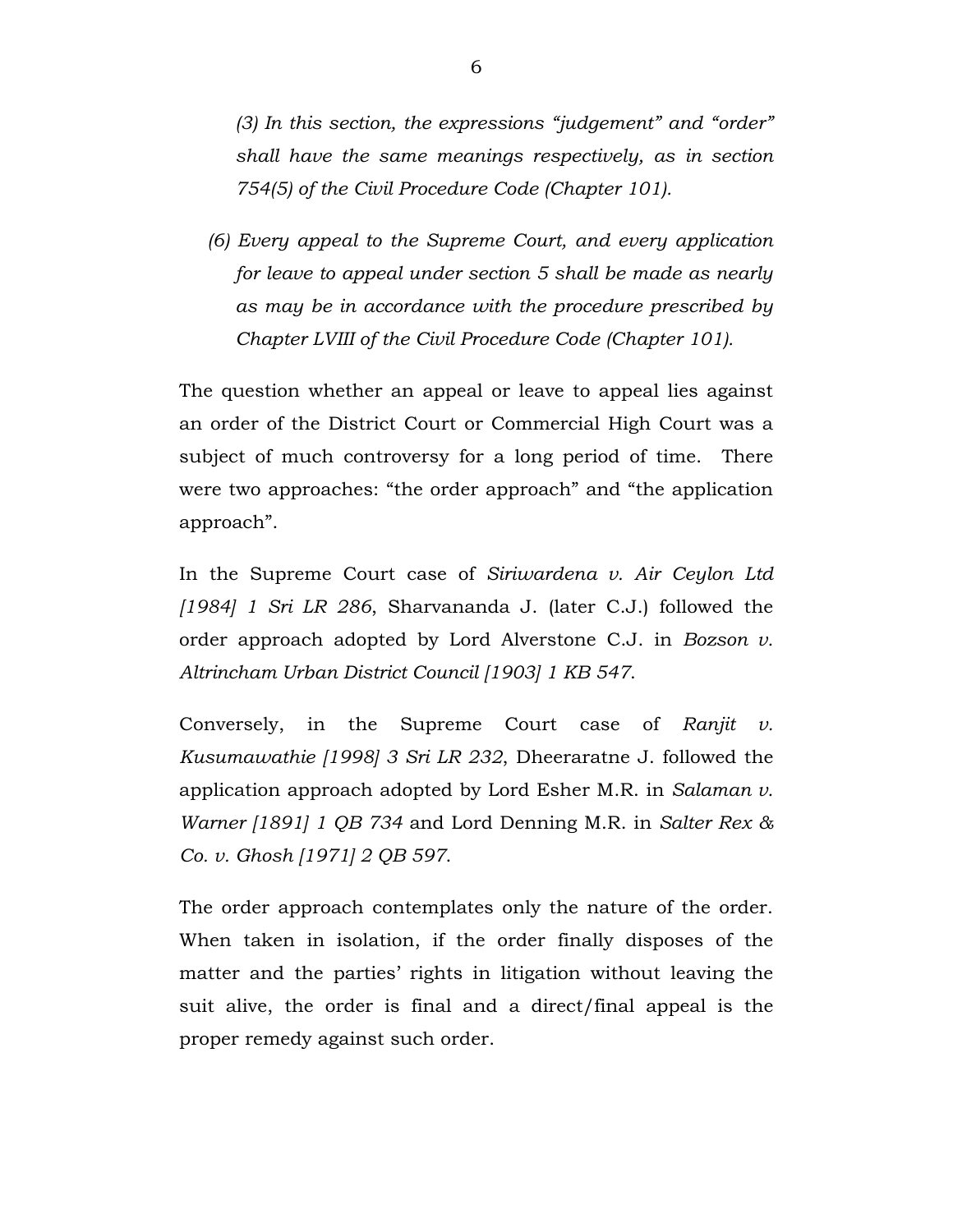The application approach contemplates only the nature of the application made to Court, not the order delivered *per se*. In accordance with this approach, if the order given in one way will finally dispose of the matter in litigation, but if given in the other way will allow the action to continue, the order is not final but interlocutory, in which event, leave to appeal is the proper remedy. In other words, according to the application approach, if the order, whichever way it is given, will, if it stands, finally determine the matter in litigation, the order is final.

The Full Bench of the Supreme Court (comprising five Justices) was called upon to decide on this vexed question in *Chettiar v. Chettiar [2011] 2 Sri LR 70* and *[2011] BLR 25*. The Court, having discussed both approaches stemming from English decisions, unanimously decided that the application approach (as opposed to the order approach) shall be the criterion in deciding whether appeal or leave to appeal is the proper remedy against an order of the District Court or Commercial High Court.

This Full Bench decision of the Supreme Court was consistently followed in later Supreme Court decisions. *(Yogendra v. Tharmaratnam (SC/Appeal/87/2009, Supreme Court Minutes of 06.07.2011), Ranasinghe v. Madilin Nona (SC/Appeal/03/2009, Supreme Court Minutes of 16.03.2012), Prof. I.K. Perera v. Prof. Dayananda Somasundara (SC/Appeal/152/2010, Supreme Court Minutes of 17.03.2011)*

However, notwithstanding this was a Full Bench decision of the Supreme Court, there were lingering doubts about the correctness of the decision. Therefore, in *Priyanthi Senanayake v. Chamika Jayantha [2017] BLR 74*, a Fuller Bench of the Supreme Court (comprising seven Justices) revisited the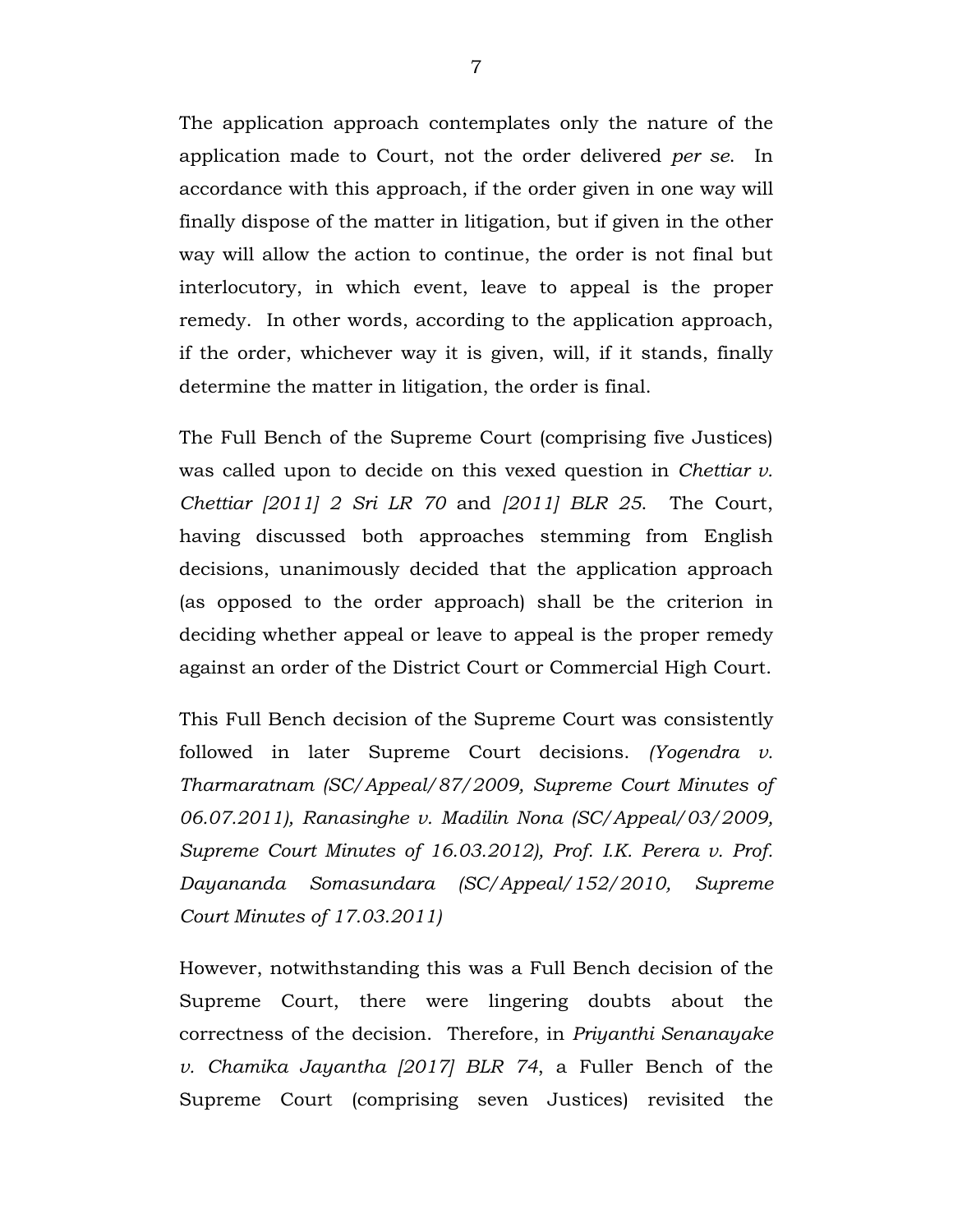decision in *Chettiar*'s case. Eventually, the Fuller Bench also reached the same conclusion, i.e. the test to be applied is the application approach and not the order approach.

Chief Justice Dep (with the concurrence of the other six Justices of the Supreme Court) held:

*In order to decide whether an order is a final judgment or not, it is my considered view that the proper approach is the approach adopted by Lord Esher in Salamam v. Warner [1891] 1 QB 734, which was cited with approval by Lord Denning in Salter Rex & Co. v. Ghosh [1971] 2 QB 597. It stated: "If their decision, whichever way it is given, will, if it stands, finally dispose of the matter in dispute, I think that for that purpose of these Rules it is final. On the other hand, if their decision, if given in one way, will finally dispose of the matter in dispute, but, if given in the other, will allow the action to go on, then I think it is not final, but interlocutory."*

It is abundantly clear that an appeal does not lie against the impugned order of the Commercial High Court whereby the Court only rejected the petition of the Petitioner allowing the Petitioner to present a plaint. This is the relevant part of the High Court order:

*In the circumstances I uphold the preliminary objection raised by the 1st Respondent and accordingly I reject the petition of the Petitioner but the rejection of the petition shall not preclude the Petitioner from presenting a plaint according to law.*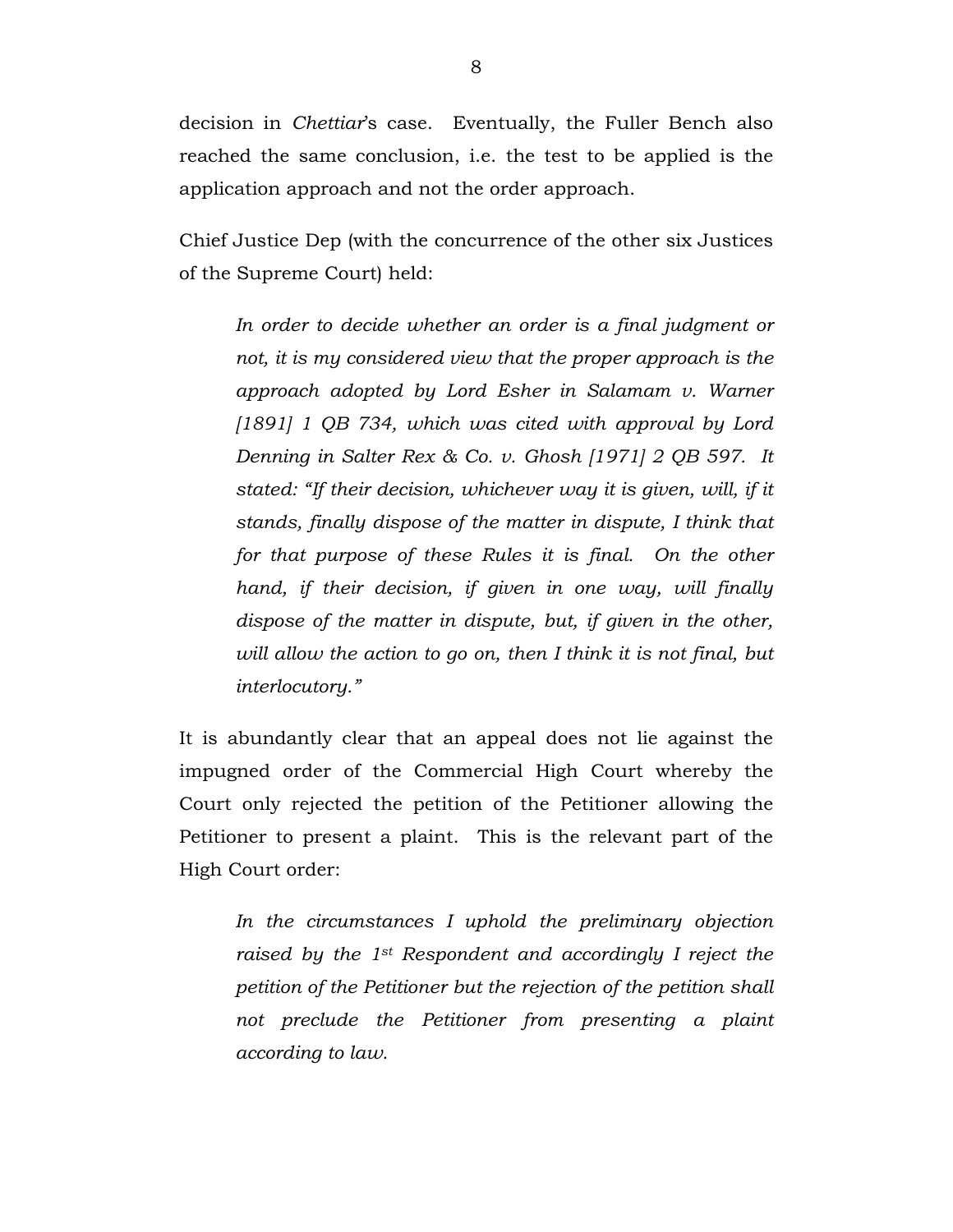There is no necessity to apply the decision in *Chettiar's* case to this case. The order of the Commercial High Court is *prima facie* interlocutory and not final.

What happens if the application approach is adopted? If the Commercial High Court had overruled the preliminary objection of the 1st Respondent, the case would not have ended there but the trial/inquiry would have proceeded and a Judgment on the merits of the case would have been delivered. Hence the impugned order is not final.

It is crystal clear that there is no right of appeal against the impugned order and the final appeal filed by the Petitioner is misconceived in law. The Petitioner should have come before this Court against the order of the Commercial High Court not by way of a final appeal made under section 754(1) read with section 754(5) of the Civil Procedure Code and sections 5 and 6 of the High Court of the Provinces (Special Provisions) Act, No. 10 of 1996, but by way of a leave to appeal application made under section 754(2) read with section 754(5) of the Civil Procedure Code and sections 5 and 6 of the High Court of the Provinces (Special Provisions) Act, No. 10 of 1996.

Although no submission was made on behalf of the 1st Respondent on the applicability of *Chettiar's* Judgment to the facts of this case, perhaps for obvious reasons, let me add the following to clear any doubt.

*Chettiar's* case was decided on 10.06.2010. There was a doubt about the applicability of this Judgment to final appeals filed against the orders of the District Court and Commercial High Court pronounced prior to 10.06.2010. This matter, i.e.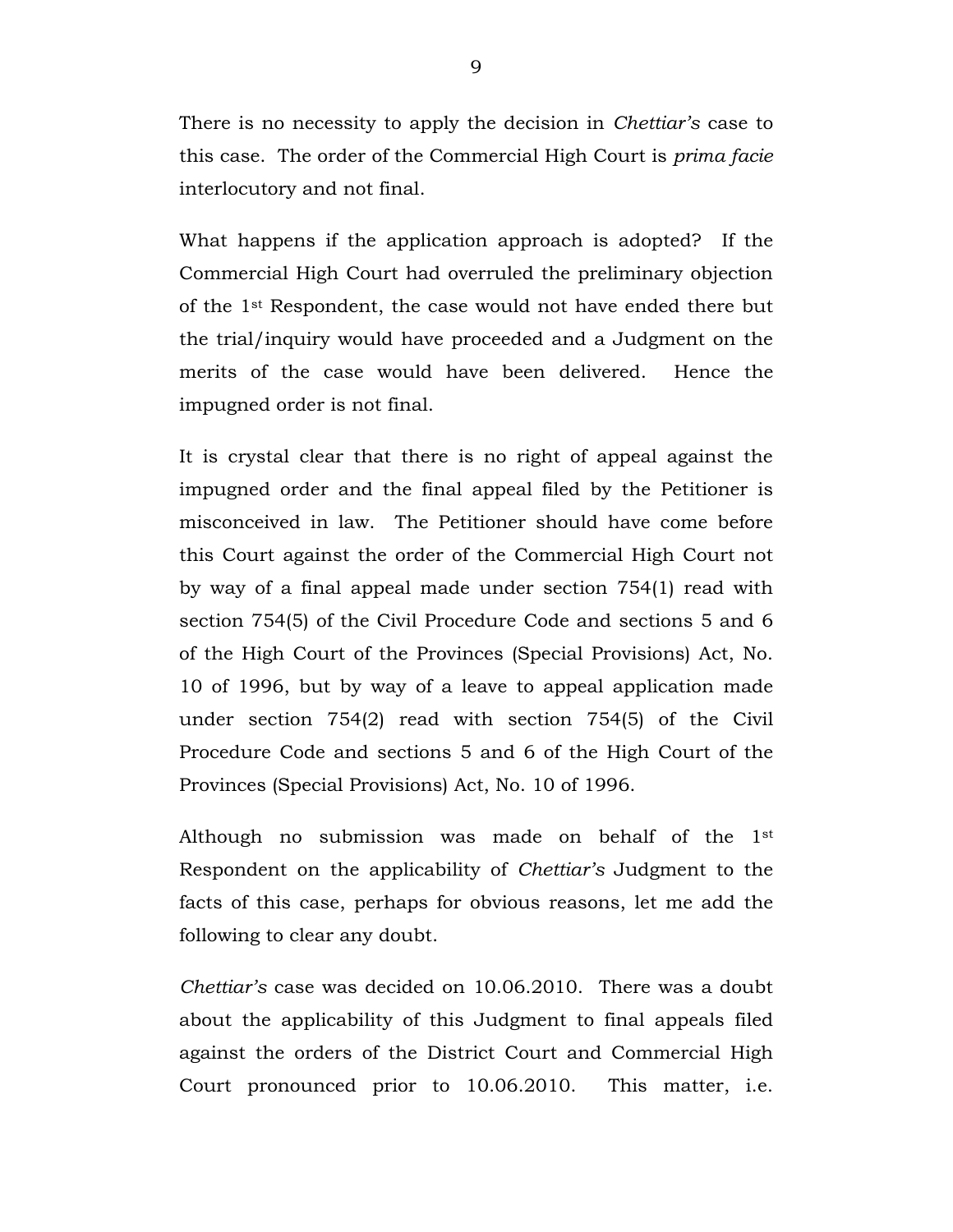whether *Chettiar's* Judgment had retrospective effect, was specifically raised as a question of law when the decision in *Chettiar's* case was revisited by the Seven Judge Bench of this Court in *Priyanthi Senanayake v. Chamika Jayantha [2017] BLR 74*. However, the Seven Judge Bench of the Supreme Court did not even think it fit to grant leave on this question. The Court only granted leave to appeal to revisit the Five Judge Bench decision in *Chettiar's* case. Two appeals were amalgamated before the Seven Judge Bench. In both appeals, the Plaintiffs' cases had been dismissed by the Trial Courts (one by the District Court and the other by the Commercial High Court) on preliminary objections taken up by the Defendants. In both appeals, the impugned orders had been made and final appeals filed long before *Chettiar's* case was decided. Despite submissions on this point before the Seven Judge Bench of the Supreme Court, the Court dismissed the appeals on the basis that the Plaintiffs should have filed leave to appeal applications and not final appeals against the impugned orders.

I must state that this is not an application of *Chettiar's* Judgment retrospectively. By *Chettiar's* Judgment, the Supreme Court did not make new law. It only declared what has always been the law. The task of the Court is *jus dicere* (to say what the law is) and not *jus dare* (to make the law). The doctrine of separation of powers is in harmony with this view. This is sometimes known as the declaratory theory of law: that judges do not make the law but only declare what it has always been. Because the law pre-exists the decision, the question of retrospective or retroactive application does not arise.